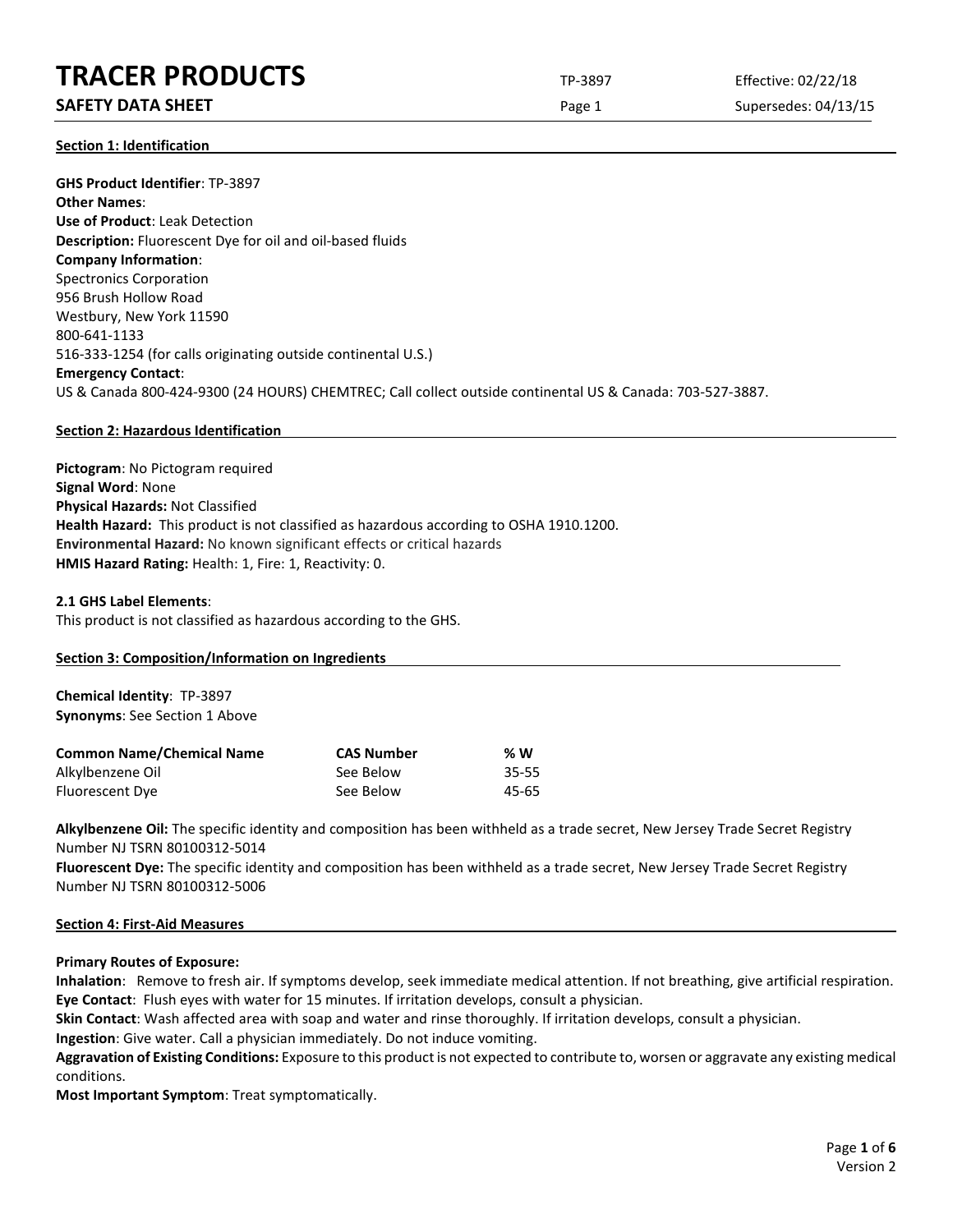## **SAFETY DATA SHEET SUPERTY DATA SHEET Page 2** Supersedes: 04/13/15

#### **Section 5: Fire-Fighting Measures**

**Flash Point:** >190°F (87.7°C)

**Test Method:** Setaflash Closed Cup **Explosive Limit:** LEL (%): No data available; UEL (%): No data available

**Autoignition Temperature:** No data available

**Unusual Fire and Hazardous Combustion and Decomposition Products:** Smoke, soot, and toxic/irritating fumes (i.e., carbon dioxide, carbon monoxide, etc.). Oxides of nitrogen and carbon.

**Fire and Explosion Hazards:** May liberate irritating or toxic vapors during combustion or decomposition.

**Extinguishing Media:** Based on the NFPA guide, use dry chemical, carbon dioxide, water mist, water jet sprays, halogen, or alcohol foam suitable for Class B fires. Use water to cool containers exposed to fire. For large fires, use water spray, fog or alcohol foam, thoroughly drenching the burning material.

**Unsuitable Extinguishing Media:** High volume water with full jet. Oxidizers and reducers.

**Fire-Fighting Procedures/Equipment:** Fire fighters and others who may be exposed to the products of combustion should be equipped with NIOSH-approved, positive-pressure, self-contained breathing apparatus (SCBA) and full protective clothing. Water can be used to cool and protect containers and surroundings.

#### **Section 6: Accidental Release Measures**

#### **Non-Emergency Personnel**:

General Advice: Avoid inhalation and contact with skin, eyes, or clothing. Wash hands and face before eating, drinking, or using tobacco products.

Personal Protective Equipment Needed: Wear impervious gloves, shoes, and protective clothing

#### **Emergency Personnel**:

Suitable Protective Gear: Wear impervious gloves, shoes and protective clothing.

Unsuitable Protective Gear: Not Applicable

**Environmental Precautions**: Prevent any contamination of local soils and water supply. Prevent ground water infiltration or any ground penetration. Avoid the spreading or entering into watercourses by using sand, soil, or other types of barriers. If contamination into water course or sewage system, alert appropriate authorities.

#### **Containment/Clean-up Methods**:

Containment & Recovery of Product: Contain with absorbent material, such as clay, soil, universal binding medium, or any commercially available absorbent. Shovel reclaimed dye and absorbent into a recovery or salvage drums for disposal. For larger spills, transfer to a salvage tank for recovery or safe disposal. Any residues should be treated like a small spill. This is not a RCRA hazardous waste per Title 40 CFR 261. Stop material from contaminating soil, or from entering sewers or bodies of water. For larger spills, transfer to a salvage tank for safe recovery/disposal. Residues are treated as small spills.

Disposal**:** Either incinerate or land fill in accordance with applicable local, state and federal regulations.

#### **Section 7: Handling and Storage**

**Handling Precautions:** Use product only in well ventilated areas. Avoid breathing in mists or vapors from a heated product. Avoid formation of mists. Avoid heating product near flash point. Avoid prolonged or repeated contact with skin. Handle in ambient temperature.

**Storage Conditions:** Store in a cool, dry, well-ventilated area away from heat, ignition sources, and direct sunlight. Always keep containers tightly closed. Store away from oxidizing and reducing agents.

**Personal Hygiene:** Wash hands before breaks and at the end of the work day. Do not carry cleaning clothes used to absorb product in clothing. General hygiene measures for chemicals apply.

**Empty Container Precautions:** Do not reuse empty container for any purpose.

**Special Warnings:** Hot organic chemical vapors or mists can suddenly and without warning combust when mixed with air.

#### **Section 8: Exposure Controls/Personal Protection**

**Occupational Exposure Limits**: No exposure limits have been established for this product.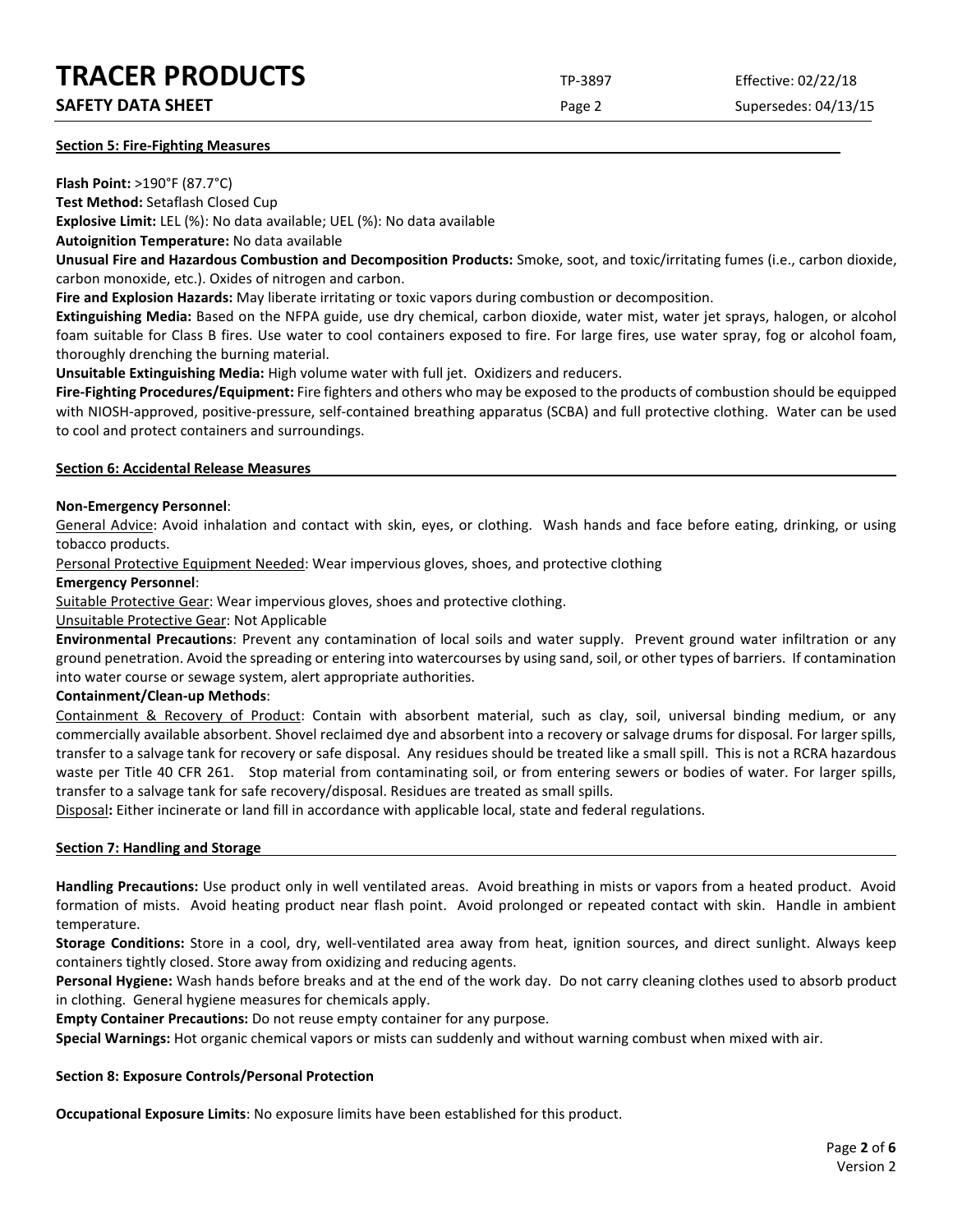| <b>INALEN PRODUCIS</b>   | TP-3897 | Effective: 02/22/18  |
|--------------------------|---------|----------------------|
| <b>SAFETY DATA SHEET</b> | Page 3  | Supersedes: 04/13/15 |

### **Biological Exposure Limits**: No data available

**Engineering Controls/Ventilation**: Maintain airborne concentrations below the established exposure limits by providing adequate ventilation. General (dilution) ventilation should be acceptable. Additional local exhaust ventilation is recommended where dusts, mists or vapors may be released.

**Airborne Oil Mist Exposure Limits:** 

ACGIH TLV:  $5mg/m<sup>3</sup>$ , 8 hr. ACGIH STEL:  $10 \text{mg/m}^3$  OSHA PEL:  $5 \text{mg/m}^3$  8 hr.

#### **Personal Protective Equipment**:

Respiratory Protection: Avoid breathing vapor and/or mist. If occupational exposure limits are exceeded wear NIOSH/OSHA approved equipment. Use a respiratory protection fitted with a combination filter A-P3 for short term use. High airborne concentrations may necessitate the use of self-contained breathing apparatus (SCBA) or a supplied air respirator. Respiratory protection programs must be in compliance with 29 CFR 1910.134.

Skin Protection: Wear protective clothing and appropriate impervious gloves.

Eye Protection: Wear safety goggles with peripheral coverage approved to EU Standard EN 166, AS/NZS 1337. An eye wash facility should be readily available.

Hand Protection: When in contact with material, be sure to use proper gloves approved to standards (Europe: EN 374, U.S.: F739, & AS/NZS: 2161). Gloves made from neoprene, nitrile or butyl rubber may provide suitable chemical protection.

Hygiene Measures: Wash thoroughly after handling, especially before eating, drinking, smoking, or using restroom facilities.

#### **Section 9: Physical and Chemical Properties**

**Physical State**: Liquid **Appearance**: Dark Red **Odor**: Light blend petroleum **Odor Threshold**: No data available **pH**: no data available **Melting Point**: No data available **Freezing Point**: No data available **Initial Boiling Point**: No data available **Boiling Range**: >540°F (282.2°C) **Evaporative Rate**: No data available **Solid Flammability**: No data available **Gas Flammability**: No data available **Upper Explosive Limit**: No data available **Lower Explosive Limit**: No data available **Vapor Pressure 68**° **F (20**° **C)**: No data available **Vapor Density (Air=1)**: No data available **Relative Density**: 0.875 **Solubility in Water**: Not soluble **Partition Coefficient: n-octanol/water**: No data available **Auto-ignition Temperature**: No data available **Decomposition Temperature**: No data available **Viscosity at 40°C**: No data available **Viscosity at 100°C**: No data available **Percent Volatile by Volume (%)**: 0 **Evaporation Rate (Butyl Acetate=1)**: < 0.01 **Volatile Organic Content (VOC) Component**: None

**Note:** The physical data presented above are typical values and should not be construed as a specification.

#### **Section 10: Stability and Reactivity**

**Reactivity**: This product is non-reactive under ambient conditions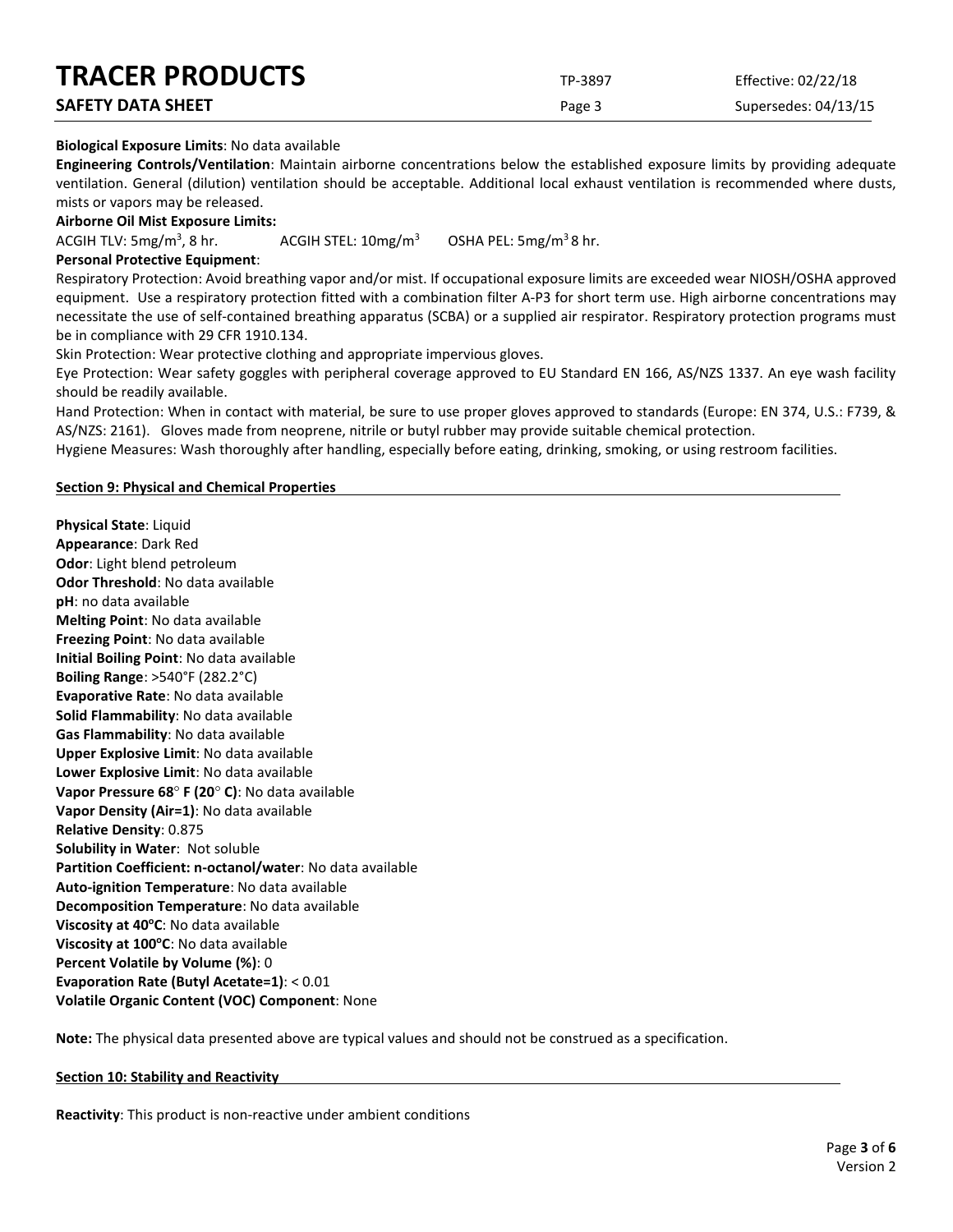| <b>TRACER PRODUCTS</b>   | TP-3897 | Effective: 02/22/18  |
|--------------------------|---------|----------------------|
| <b>SAFETY DATA SHEET</b> | Page 4  | Supersedes: 04/13/15 |

Stability: Stable under normal conditions of use. Can decompose slowly with localized heating over 300°C **Conditions to Avoid**: High temperatures & a source of ignition. Toxic fumes may be released if product is heated above decomposition point.

**Incompatible Materials**: Strong Acids, Strong oxidizing agents, and Reducing agents

Hazardous Decomposition Products: In the event of combustion, CO and CO<sub>2</sub> will be formed.

**Hazardous Polymerization**: Will not occur

#### **Section 11: Toxicological Information**

|                               |        | Alkylbenzene Oil  | <b>Fluorescent Dye*</b> |
|-------------------------------|--------|-------------------|-------------------------|
| Oral LD <sub>50</sub> mg/kg   | Rat    | >5,000            | >5,000                  |
| Dermal LD <sub>50</sub> mg/kg | Rabbit | No data available | >2,000                  |
| Inhalation LC <sub>50</sub>   | Rat    | No data available | 2.18                    |
| Eye Irritation                | Rabbit | Not Irritating    | Mild Irritant           |
| Skin Irritation               | Rabbit | Not Irritating    | Mild Irritant           |

\*Results based on test of similar product

#### **Carcinogenicity**:

| <b>Carcinogenicity</b> | <b>ACGIH</b> | IARC | <b>NTP</b> | <b>OSHA</b> |
|------------------------|--------------|------|------------|-------------|
| Alkylbenzene Oil       | N٥           | N٥   | N٥         | N٥          |
| <b>Fluorescent Dye</b> | Nο           | N٥   | N٥         | N٥          |

Summary Comments: According to ACGIH, IARC, NTP, and OSHA, the alkylbenzene oil and fluorescent dye are not considered to be a hazardous carcinogen to humans.

**Reproductive Toxicity**: No data available

**STOT-single exposure**: May cause respiratory irritation

#### **STOT-repeated exposure**:

|                    |     | Alkylbenzene Oil  | <b>Fluorescent Dye</b> |
|--------------------|-----|-------------------|------------------------|
| Oral mg/kg         | Rat | No data available | No data available      |
| Dermal mg/kg       | Rat | No data available | 980                    |
| Inhalation mg/l/4h | Rat | No data available | 1,000                  |

#### **Aspiration Hazard**: No

**Likely Routes of Exposure**: Eyes, skin and respiratory tract **Symptoms**:

Eye Contact: May cause mild irritation

Skin Contact: May cause mild irritation

Inhalation: May cause mild irritation

Ingestion: May cause gastrointestinal irritation

#### **Section 12: Ecological Information**

#### **Toxicity**:

|                                   | Alkylbenzene Oil  | <b>Fluorescent Dye</b> |
|-----------------------------------|-------------------|------------------------|
| Fish $LD_{50}$ 96hr mg/l          | No data available | >100                   |
| Crustacean $EC_{50}$ mg/l         | No data available | >10.000                |
| Algae EC <sub>50</sub> 72hr. mg/l | No data available | >100                   |

**NOEL:** No observed adverse effect level **Persistence & Degradability**: No data available **Bioaccumulation Potential**: No data available **Mobility in Soil**: No data available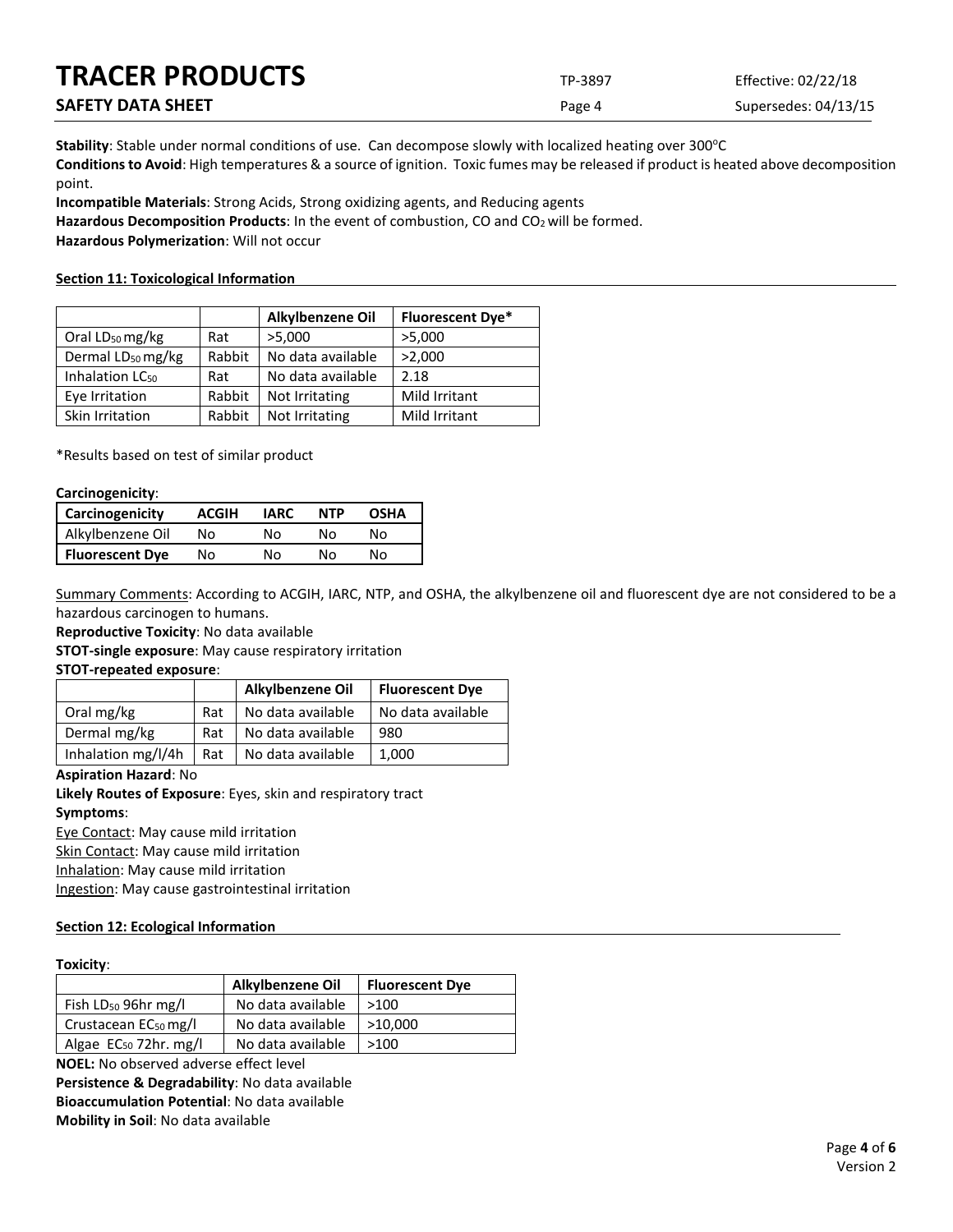## **SAFETY DATA SHEET** SUPERFOUR CONSIDERING Page 5 Supersedes: 04/13/15

**Behavior in Sewage Plants:** No data available **PBT vPvB:** The substance is not PBT / vPvB

#### **Section 13: Disposal Considerations**

**General Statements:** Federal regulations may apply to empty container. State and/or local regulations may be different. **Disposal:** Recover or recycle if possible, otherwise, dispose of in accordance with all local, state, and federal regulations. Sewage disposal is discouraged

**Special Instructions:** Be sure to contact the appropriate government environmental agencies if further guidance is required. Do not remove labels from container until container is cleaned properly. Containers can be reused or disposed of by landfill or incineration if appropriate to local law. Water with cleaning agents is required **Hazardous Waste Number:** Not a RCRA hazardous waste

**Section 14: Transport Information**

**General Comments**: This product is not classed as hazardous or regulated for transport under 49 CFR, IATA/ICAO, or IMDG **49 CFR: DOT Shipping Name:** Not Regulated **DOT Label:** Not Applicable **DOT Identification No.:** Not Applicable; Nonregulated shipments by air under 49 CFR, IATA/ICAO AND IMO **Transport by Road/Rail (ADR/RID): UN Proper Shipping Name:** Not Applicable **Transport Hazard Class:** Not Applicable **Packing Group:** Not Applicable **Classification Code:** Not Applicable **LQ (ADR 2013):** Not Applicable **LQ (ADR 2009):** Not Applicable **Environmental Hazard:** Not Applicable **Tunnel Restriction Code:** Not Applicable **Transport by Sea (IMDG): UN Proper Shipping Name:** Not Applicable **Transport Hazard Class:** Not Applicable **Packing Group:** Not Applicable **Marine Pollutant:** Not Applicable **Environmental Hazard:** Not Applicable **Transport by Air (IATA): UN Shipping Name**: Not Applicable **Transport Hazard Class**: Not Applicable **Packing Group Number**: Not Applicable **Environmental Hazards**: Not Applicable **Special Precautions for User:** Unless otherwise specified, general measures for safe transport must be followed **Transport in Bulk:** Non-dangerous material according to transport regulations

#### **Section 15: Regulatory Information**

#### **Inventory Status:**

Alkylbenzene Oil: is listed or excluded from listing on TSCA, DSL, & AICS inventories Fluorescent Dye: is listed or excluded from listing on TSCA, DSL, AICS, IECSC, & ENCS inventories **SARA Title III Information**: This product contains no chemicals subject to the reporting requirements of Section 313 of the emergency planning and community right to know act. **SARA - Section 302-Extremely Hazardous Substances:** No regulated ingredients.

**SARA - Section 302-Reportable Quantity:** None.